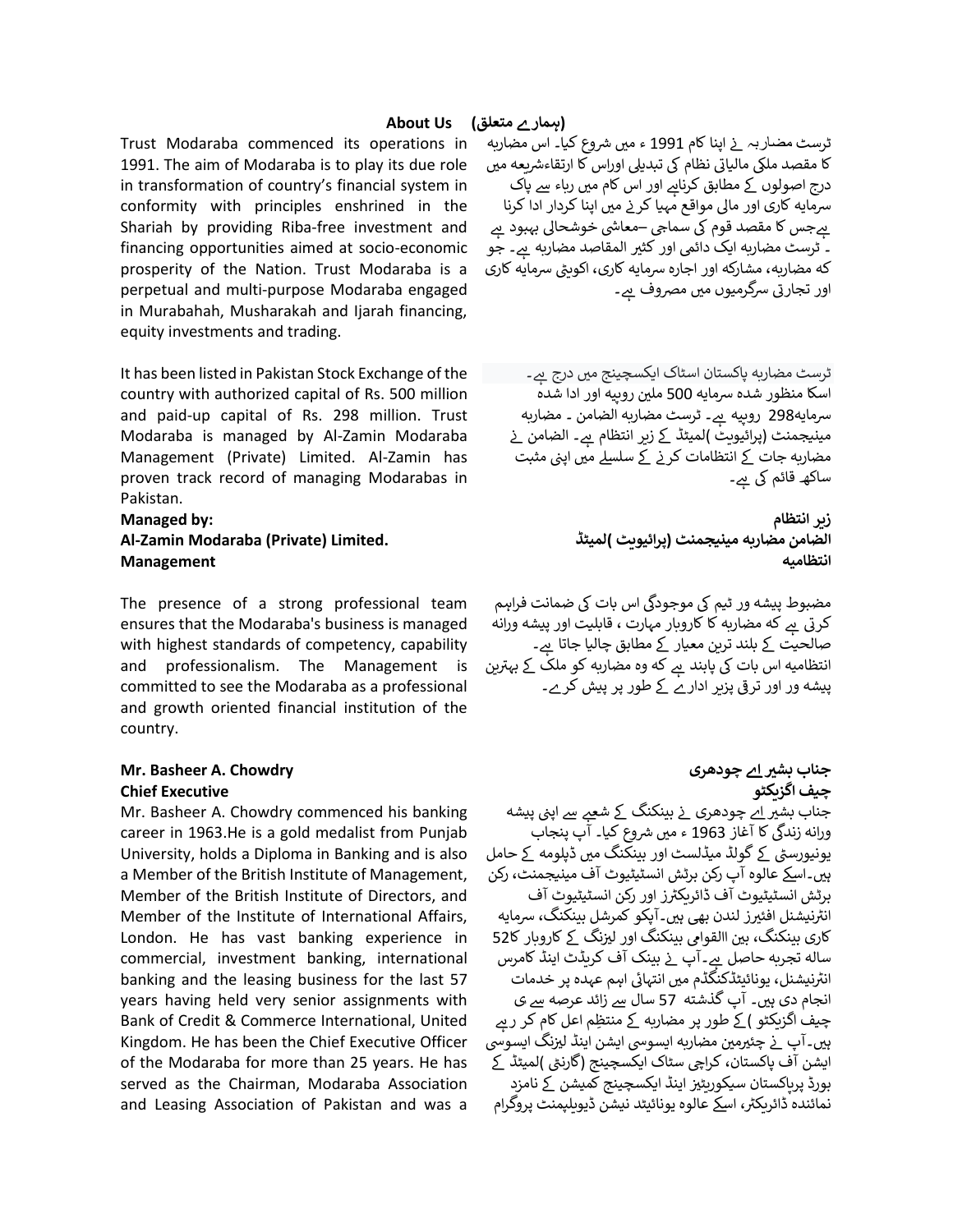Director on the Board of Karachi Stock Exchange (Guarantee) Limited nominated by Securities & Exchange Commission of Pakistan as well as a member of the steering committee of the United Nations Development Program for Corporate Governance in Pakistan. Currently, he is also holding the position of Advisor to Burj Bank Limited. Also, he is Chairman of Asia Care Health and Insurance Company and member board of Saudi Pak Real Estate Limited.

#### **Mrs. Hamida Aqeel**

#### **COO / Company Secretary**

Mrs. Hamida Aqeel is an MBA from Institute of Business Administration, Karachi, having over 20 years of experience of credit and corporate affairs. She also holds a Diploma in "Management for General Manager" from Netherlands. She has previously worked in Pak-Libya Holding Co. (Pvt) Ltd. and was on the Board of AI-Zamin Leasing Modaraba as their nominee till 1995. She has been with Al Zamin Modaraba Management (Pvt) Limited since year 2000.

#### **Mr. Ijaz Ahmed Khan CFO / Regional Head**

Mr. Ijaz Ahmed Khan is an MBA in Finance from UK. He also completed C.A Articles with Amin Ijaz & Co. Chartered Accountants having **20** years diversified experience in banking, finance, credit and corporate affairs, he is associated with Trust Modaraba since early 1992.He started his career from the Bank of Punjab in 1990 and worked there as branch manager for a brief period and joined Trust Modaraba in late 1991 as Manager Accounts. He has also been a member of the Executive Committee of the Modaraba since 1996.

#### **Internal Auditors**

Grant Thornton Anjum Rahman Chartered Accountants

**Company Profile** Modaraba Company Al-Zamin Modaraba Management (Private) Limited

فار گورننس ان پاکستان کی اسٹیرنگ کمیٹی کے رکن کے طور پر خدمات انجام دی ہی ں۔ فی الحال آپ برج بینک کے مشیر کے ہ ہ ی۔عالوہ ازیں آپ ایشاء طور پر کام کر <sup>ر</sup> کی ہیلتھ اور انشورنس کمپنی کے چیر مین اور سعودی پاک ریئل اسٹیٹ کے بورڈ کے ممبر بھی ہیں۔

#### **س م حمیدہ عقیل کمپ ی ن چیف آپریٹنگ آفیس / سیکریی <sup>ر</sup>** ستر حمیدہ عقیل انسٹیٹیوٹ آف بزنس ایڈمنسٹریشن، کراچی  $\sim$ <u>سے</u> ایم بی اے ہیں۔ آپ کو قرضه جات اور کارپوریٹ معامالت کا 20 ساله تجربه حاصل ہے۔ اس کے عالوہ آپ کے پاس نیدر ر سے سے ہیں۔<br>لینڈ سے"مینجمنٹ برائے جنرل مینجر "کا ڈپلومه بھی ہے۔ : ما م ی آپ پاک ض ٹ (پرائیوٹ )لمیٹیڈ ن لیبیا ہولڈنگ کمپ : میں بھی خدمات سرانجام دی ہیں جہاں آپ ان کے نامزد نمائندہ کے طور پر الضامن لیزنگ مضاربه کے بورڈ پر 1995 )تک مقرر تھ ی۔ آپ الضامن مضاربہ مینجمنٹ (پرائیوٹ لمیٹیڈ کے ساتھ 2000ء سے ہیں۔

**جناب اعجاز احمد خان یس ایف او /ریجنل ہیڈ**  جناب اعجاز احمد خان مالیات میں یو کے سے ایم بی <u>ا</u>ے ہیں۔ .<br>آپ نے امین اعجاز اینڈ کمپنی چارٹرڈ اکائونٹنٹ کے ساتھ سی ،اے آرٹیکلز مکمل کئے ہوئے ہیں۔ آپ کو بینکنگ، فائینانس  $\ddot{\cdot}$ کریڈٹ اور کارپوریٹ معامالت کا 20 سالہ متنوع تجربہ حاصل ہے۔آپ 1992 ء کے شروع سے ٹرسٹ مضاربه کے ساتھ وابسته ہیں۔ آپ نے اپنے کیرئیر کا آغا ز 1990 ء سے بینک آف پنجاب ֚֚֚֚֚֚֬ ֦֧ ے<br>سے شروع کیا جہاں آپ نے مختصر مدت کیلئے برانچ مینیجر ֦֧ ֞ کے طور پر کام کیا اور پھر آپ 1991 ء کے آخر میں ٹرسٹ مضاربه کے ساتھ بطور مینیجر اکاؤ نٹس منسلک ہو گئے۔ آپ1996 ء سے مضاربه کی اگزیکٹو کمیٹی کے ممبر ہیں۔

> **نل ر انی ز آڈیی <sup>ر</sup> گرانٹ ر تھورنٹ انجم رحمان چارٹرڈ اکاؤنٹینٹ**

كمپنى پرو<mark>ف</mark>ائل .<br>مضاربه کمپنی الضامن مضاربہ مینیجمنٹ (پرائیویٹ )لمیٹڈ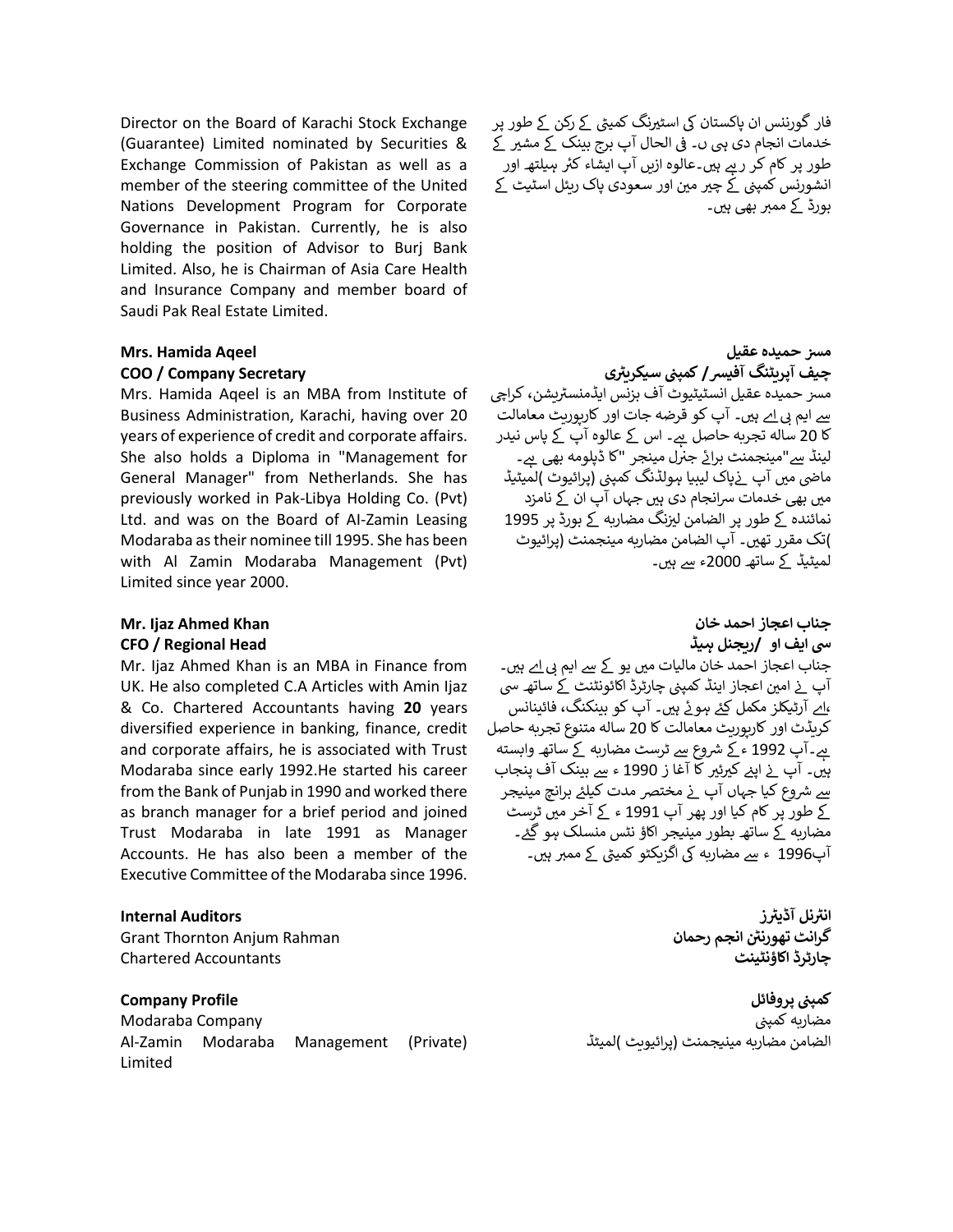#### **Audit Committee**

Mr. Syed Shahnawaz Ahmed Rizvi (Chairman) Mian Sheikh Arshad Farooq (Member) Mr. Etrat Hussain Rizvi (Member) Mr. Sohail Ansar (Member)

**COO / Company Secretary** Mrs. Hamida Aqeel

**CFO** Mr. Ijaz Ahmed Khan

**Head of Internal Audit** Grant Thornton Anjum Rahman Chartered Accountants

#### **Auditors of the Trust Modaraba**

Crowe Hussain Chaudhary & Co. Chartered Accountants

### **Bankers**

Meezan Bank Limited The Bank of Punjab

## **Legal Advisor**

Salim & Baig Advocate Shakeel Ahmed Awan Advocate S&B Durrani Law Associates Sameera Usto & Associates

#### **Head Office /Registered Office**

104 – 106, Kassam Court, BC-9, Block 5, Clifton, Karachi. 75600 Telephone: (92-21) 35876651-52, Fax: (92-21) 35870408 Website: www.trustmodaraba.com Email: [info@trustmodaraba.com](mailto:info@trustmodaraba.com)

# **Regional Office**

301,320, 3<sup>rd</sup> Floor, Garden Heights, 8 – Aibak Block, New Garden Town Lahore. Telephone: (92-42) 35941957-8, 35866513

## **Registrars**

Hameed Majeed Associates (Private) Limited 1<sup>st</sup> Floor, H.M. House, 7 Bank Square, Lahore. Telephone: (92-42) 37235081-2

آ<mark>ڈٹ کمیٹی</mark> ی جناب سید شاہنواز اے رضو ی - چی <sup>م</sup> ی میاں ش یخ ارشد فاروق - رکن ۔ ۔ ۔ ۔ ۔ ۔ ۔ ۔ ۔ ۔ ۔ ۔ ۔ رکن<br>جناب عترت حسین رضوی - رکن جناب سہیل انصار - رکن

> **یی ر ن سیکری یس او او /کمپ** مسز حمیدہ عقیل

> > **یس ایف او**  جناب اعجاز احمد خان

**ر ہیڈ آف نل انی آڈٹ**  گرانٹ تھورنی انجم رحمان چارٹرڈ اکاؤنٹینٹ

آڈیٹرز ٹرسٹ م<mark>ض</mark>اربه کرو حسین چودھری <u>&</u> کمپنی چارٹرڈ اکاؤنٹینٹ

> بینکرز میزان بینک لمیٹڈ : بینک آف پنجاب

**ِن قانونی مشیرا** سلیم اینَڈبیگ ایڈووکیٹ شکیل احمد اعوان ایڈووکیٹ یں ہیں۔<br>ایس اینڈ بی درانی لاء ایسوسی ایٹس سمیرا اوستو اینڈ ایسوسی ایٹس

**رجسی آفس <sup>ر</sup> ہیڈ آفس / <sup>ڈ</sup>** . .<br>104-106,، BC-9 ، قاسم کورٹ بلاک 5 ، کلفٹن ، کراچی 75600 ٹییل فون : 35876651-52 (92-21) فیکس 35870408 (92-21) www.trustmodaraba.com ای میل info@trustmodaraba.com

#### **عالقائ دفی**

۔<br>تی*سری* منزل ، گارڈن ہائٹس ،301,320 ֚֚֚֚֚֬ ایبک بلاک8 ، نیو گارڈن ٹاؤن لاہور۔ ٹییل فون : 35866513 35941957-8, (92-42)

# <mark>رجسٹرارز</mark>

حمید مجید ایسوسی ایٹس (پرائیویٹ) لمیٹڈ پہلی منزل ، ایچ ایم ہاؤس ، 7 بینک اسکوائر ، لاہور ی ی ٹیلی فون:# 37235081-2 (92-42)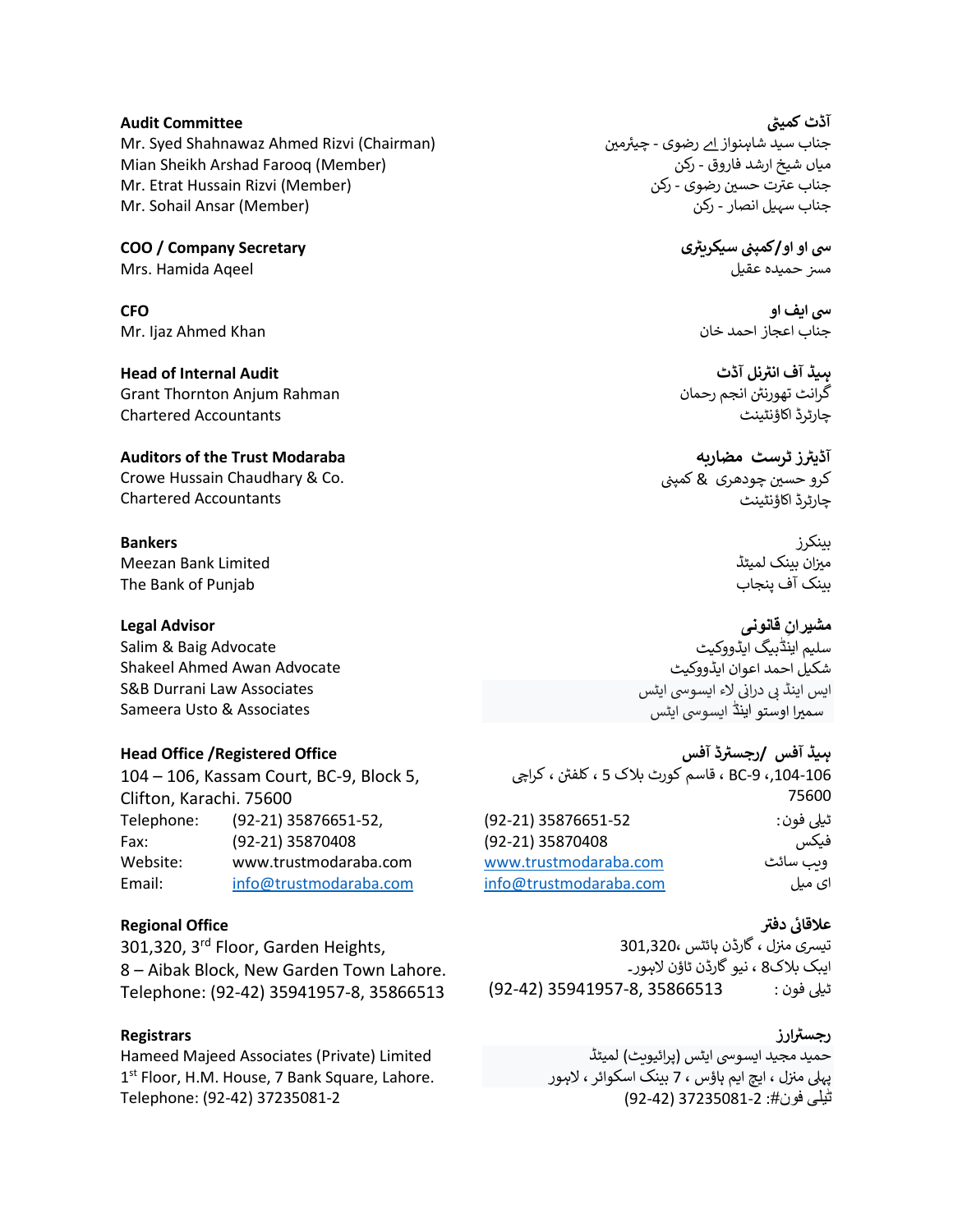#### **Stock Exchange Listings**

Pakistan Stock Exchange (Guarantee) Limited

#### **Company Profile Mission Statement**

Trust Modaraba aims to evolve and practice exemplary standards of integrity and proficiency by achieving balanced growth, building quality investment portfolio, maintaining high standards of efficiency and providing good returns to its certificate holders. Trust Modaraba shall endeavor to maintain a competitive edge in the industry and contribute effectively in promotion of Islamic Financial Regime. It shall adopt a management culture based on participation, motivation and accountability to achieve professional and personal excellence and growth of human resource. Trust Modaraba shall achieve a balanced texture of being a prudent and progressive organization with a sound image in the market place.

#### **Business Activities**

Trust Modaraba is a multi-purpose Modaraba and it undertakes following activities:

- Ijarah
- Murabahah
- Musharakah
- Equity marketing operations
- Managing portfolios
- Project financing
- Providing long and short-term finance
- Rendering consultancy and advisory services for syndication of leasing and project financing.
- Trading Activities

#### **Association**

Trust Modaraba is associated with NBFI & Modaraba Association of Pakistan

#### **Support**

When you get associated with Trust Modaraba, you get the benefit of our Modaraba's Customer Support. Our Modaraba's professional team

**سٹاک لسٹنگز**  پاکستان اسٹاک ایکسچینج گارنٹی لمیٹڈ

# كمپنى پرو<mark>ف</mark>ائل

**کمپ ےک مقاصد ےک حصول کا بیان ن مشن اسٹیٹمنٹ -** ٹرسٹ مضاربہ کا ہدف دیانتداری اور مہارت ک مثایل میعارکا ر<br>ارتقاء اور اس پر عمل کرتے ہوئےمتوازن ترقی کے حصول کے .<br>د ، سعام اور اس پر حسن عربے ہو۔ مسواری عربی سے حصوں سے<br>ساتھ، میعاری سرمایه کاری پورٹ فولیوبنانا، کارکردگی کے بلند میعار کو قائم رکھنا، اور اس کے سرٹیفیکیٹ رکھنے والوں کو اچھا منافع فراہم کرنا ہے۔ٹرسٹ مضاربه انڈسٹری میں مسابقتی برتری قائم رکھنے کی سعی کرتا رہے گا اور اسالمی : ۔ ت بررت سے ہمارت کے سات کر رہے۔<br>مالیاتی نظام کے ارتقاء میں موثر انداز میں اپنا کردار ادا کرتا ہ ر گا ۔<br>،یه (مضاربه )ایسی انتظامی ثقافت کو اپن<u>ائ</u> گا جو شراکت باہمی تعاون اوراحتساب پر مبنی ہو تاکه پیشه ورانه اوراعلی . ، میں صحت رہا ہے ، وہ ، وہ ، وہ ۔<br>معیار اور انسانی وسائل کی ترقی ممکن ہو سکے۔ ٹرسٹ مضاربه ۔ وہ تشخیص کی تشخص رہے ہیں ہے ۔<br>ایک محتاط اورایک بہترین تشخص رکھنے والے ادار ے کے طور پر کرنا چاہتا ہے۔

#### **کاروباری مرصوفیات**

ٹرسٹ مضاربه ایک کثیر المقاصد مضاربه ہے اور یه مندرجه ذیل کاروباری سرگرمیوں میں حصه لیتا ہے۔ اجارہ مرابحہ مشارکہ ۔<br>ایکوٹی مارکیٹ آپریشنز ֚֚֚֚֡ اپلوی پر<sub>زیجی</sub> پر<br>مینیجنگ پورٹ فولیوز کا انتظام اور نگرانی منصوبوں میں سرمایه کاری قلیل المیعاد اور طویل المیعاد سرمایه کی فراہمی لیزنگ اور منصوبوں میں سرمایه کاری کیلئے کنسلٹنسی اور i یں<br>مشاورتی خدمات فراہم کرنا۔ ۔<br>تجارتی سرگرمیاں ·

**الحاق - ایسویس ایشن**  ت ٹرسٹ مضاربہ کا این ایف آت اینڈ مضاربہ ایسوش ایشن آف پاکستان کے ساتھ الحاق ہے

**تعادن – سپورٹ**  جب آپ ٹرسٹ مضاربہ کے ساتھ کاروبار کرتے ہیں تو آپ ہمارے ادارے کے معاونین کے تعا ون کی خدمات )کسٹمر سپورٹ ( سے مستفید ہوتے ہیں۔ ہماری مضاربہ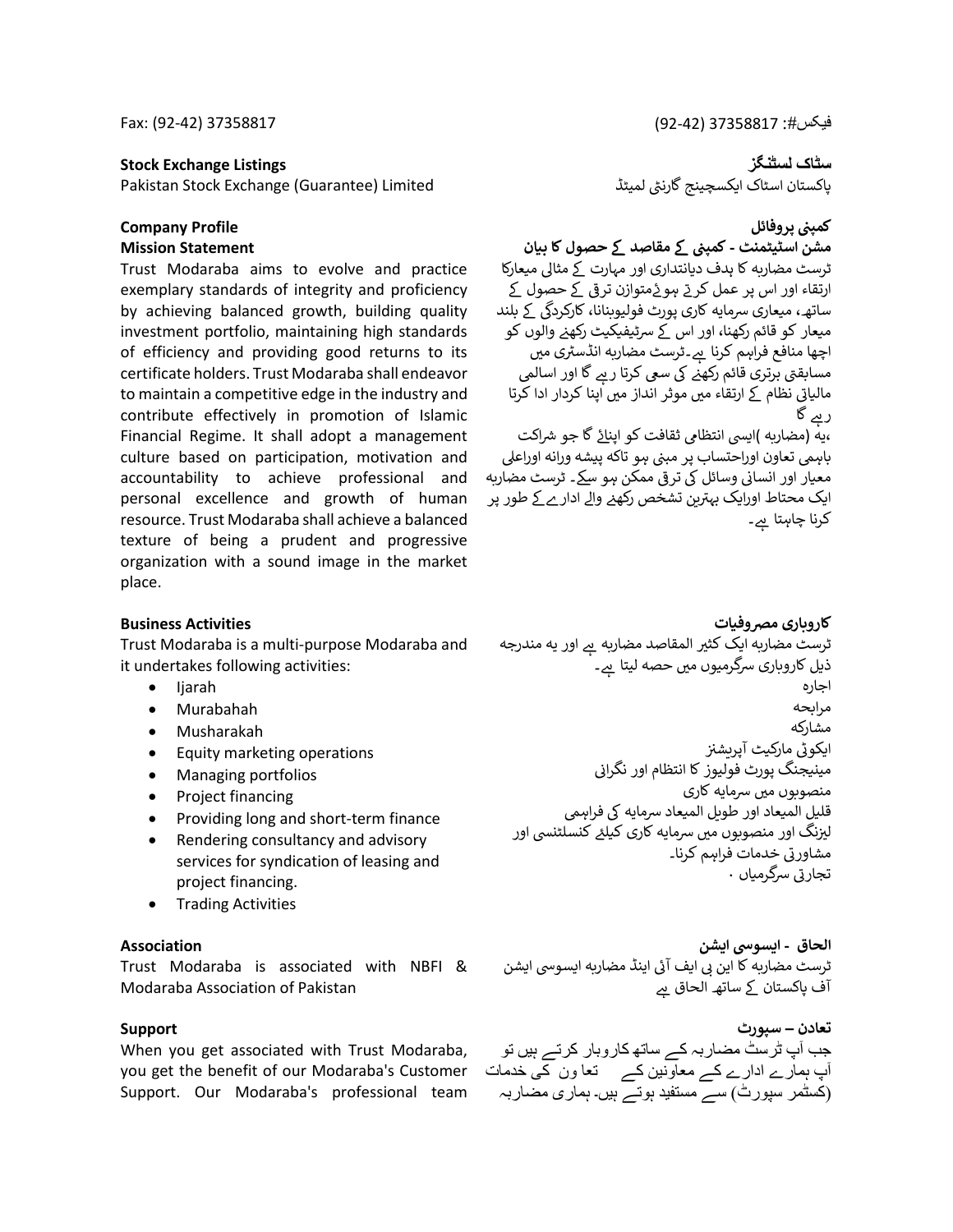personnel are available to help you with any questions you have about Trust Modaraba or its products.

#### **Governance**

#### **Board of Directors**

The Board of Directors includes senior bankers, reputable businessmen and professionals having rich experience of corporate and financial matters.

**Mian Sheikh Arshad Farooq**

Chariman

**Mr. Basheer Ahmed Chowdry** Chief Executive

**Mr. Syed Shahnawaz Ahmed Rizvi** Director

**Mr. Syed Etrat Hussain Rizvi Director** 

**Mr. Muhammad Yasin Director** 

**Mr. Sohail Ansar** Director

**Dr. Namoos Baquar** Director

# **Governance**

### **Director's Profile**

The board is chaired by Mian Sheikh Arshad Farooq who is a well-known businessman and industrialist.

The Chief Executive is Mr. Basheer A. Chowdry who has 57 years senior level experience of domestic and international banking and Modaraba management.

# **Mian Sheikh Arshad Farooq**

#### Chairman

He is a well-known businessman and industrialist having about 35 years of experience in Corporate and Financial Management. He is currently the Managing Director of AAA group which comprised

کی پیشہ ور ٹیم کے افراد آپکو ٹرسٹ مضاربہ یا اسکی پراڈکٹس سے متعلق کسی بھی سوال کا جواب دینے کیلئے موجود ہوتے ہیں

**انتظامیہ -گورننس ڈائریکی <sup>ر</sup> بورڈ آف <sup>ز</sup>** ۔<br>بورڈ آف ڈائریکٹرز میں سینیر بنکار، معروف بزنس مین اور کارپوریٹ اور شمایہ کاری معامالت کا وسیع تجربہ رکھن وال پیشه ور شامل ہیں۔

> **میاں شیخ ارشد فاروق**  چیر مین

**جناب بش ی احمد چوہدر ی**  چیف اگزیکٹو

**جناب سید شاہنواز اے رضوی**  .<br>ڈائریکٹر

جناب سید عترت حسین رضوی ڈائریکی

> جناب محمد یاسین .<br>ڈائریکٹر

**جناب سہیل انصار**  .<br>ڈائریکٹر

**ر ڈاکی ناموس باقر** ڈائریکی

**انتظام – گورننس ز ر ڈائریکی پروفائل - مخترص جائزہ** بوِرڈ کی صدارت میاں شیخ ارشد فاروق کر رہے ہیں جو که ایک معروف تاجر اور صنعت کار ہیں۔

چیف ایگزیکٹو مسٹر بش<u>یر ا</u>ے چوہدری ہیں جنہیں ملکی اور بین الاقوامی بینکنگ اور مودرابا مینجمنٹ کا 57 سال کا سینئر لیول کا تجربه ً س۔

**میاں شیخ ارشد فاروق**  چیر مین ۔<br>آپ ج<u>ا</u>ذ پہچانے کاروباری اور صنعتکار ہیں۔ آپکا کمپنیوں کے ہ ہے ۔ اس کا محدد کے دور تک کر ہے۔<br>انتظاماورسرمایہکاری کا 35 سالہ تجربہ ہے۔ آپ في الحال <u>اے ا</u>ے ۔<br>اے گروپ کے مینیجنگ ڈائریکٹر ہیں جو کہ چھ کمپنیوں پر ے کی بہت ہے ۔<br>مشتمل ہے جو الکٹرونکس، آرکیٹیکچرل و انجینئرنگ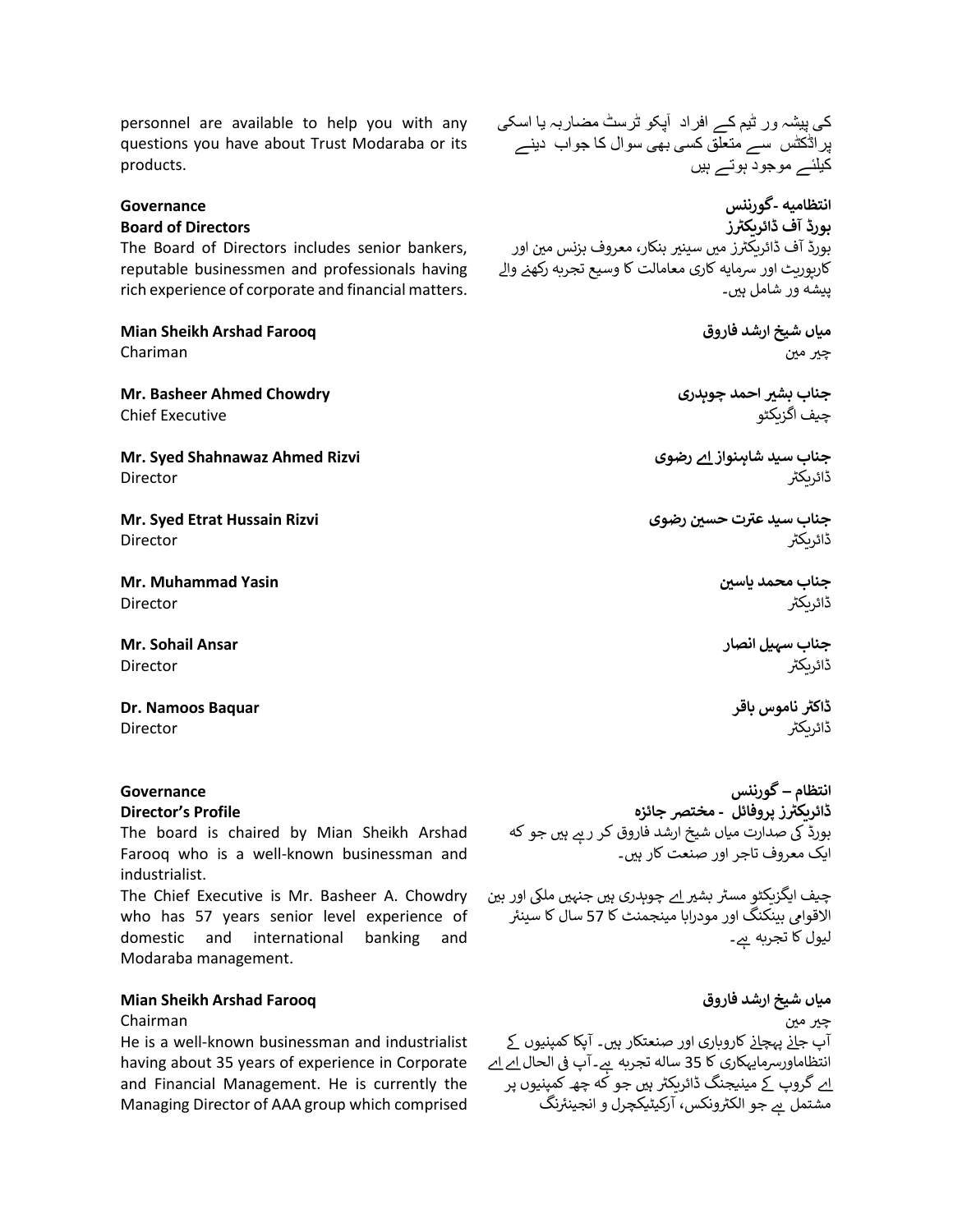of six companies in import, export, manufacturing and distribution of electronics, architectural and engineering products, artificial leather, textile yarn and fabrics.

# **Mr. Basheer Ahmed Chowdry Chief Executive**

Mr. Basheer Ahmed Chowdry commenced his banking career in 1963. He is a gold medalist from Punjab University, holds a Diploma in Banking and is also a Member of the British Institute of Management, Member of the British Institute of Directors, and Member of the Institute of International Affairs, London. He has wide banking experience in commercial, investment banking, international banking and the leasing business for the last 57 years.

# **Mr. Syed Shahnawaz Ahmed Rizvi Director**

He is a fellow Chartered Accountant, Master of Economics and fellow of business administration (FBA) with 25 years of experience in management positions in Financial Institution covering areas of Accounts, Finance, Compliance, Audit and Credit & Marketing. Headed two organizations as Chief Executive and Chaired and performed active role on Boards of different companies and also in internal Audit Committees of Board of Directors in Financial Institutions.

# **Mr. Syed Etrat Hussain Rizvi**

#### **Director**

He is a well-known and highly regarded professional in the financial and regulatory circle with a strong legal, academia background and rich experience of holding key responsibilities in the DFIs, establishing/reviving of financial sector companies and managing NBFIs and holding senior level responsibilities in the regulatory regime. He has been a part of SBP committee on drafting the Prudential Regulations for NBFIs when their control was transferred to SECP in 2002. He has been serving on the boards of large financial institutions, stock exchange, public sector entities, commissions corporate groups and making valuable contribution towards development of healthier corporate culture and

پروڈکٹس، آرٹی فیشل لیدر، ٹیکسٹائل دھاگه و کپڑ ے کی پری سے مسین میں ہے ۔<br>پیداوار، ڈسٹری بیوشن، درآمد و برآمد مین مشغول ہیں۔

**جناب بش ی احمد چوہدر ی**  چیف اگزیکٹو ۔ ۔ ۔<br>مسٹر بشیر احمد چوہدری نے اپنے بینکنگ کیریئر کا آغاز 1963 ֦֧ ֦֧ i ، میں کیا۔ وہ پنجاب یونیورسٹی سے گولڈ میڈلسٹ ہیں بینکنگ میں ڈپلومه رکھتے ہیں اور برٹش انسٹی ٹیوٹ آف ..<br>مینجمنٹ کے ممبر ، برٹش انسٹی ٹیوٹ آف ڈائریکٹرز کے ممبر ۔ . . . . \_\_<br>بھی ہیں۔ انسٹی ٹیوٹ آف انٹرنیشنل افیئرز ، لندن اسے کمرشل ..ت .<u>۔</u><br>انویسٹمنٹ بینکنگ ، انٹرنیشنل بینکنگ اور لیزنگ بزنس میں ، ہ وسیع 57 سال کا تجربہ

**جناب سید شاہنواز اے رضوی**  ڈائریکی آپ فیلو چارٹرڈ اکاؤنٹنٹ ، ماسٹر آف اکنامکس اور فیلو آف بزنس ایڈمنسٹریشن - (ایف <u>بی اے)</u> کے ساتھ فنانشل انسٹی<br>بزنس ایڈمنسٹریشن - (ایف <u>بی اے)</u> کے ساتھ فنانشل انسٹی ٹیوشن میں انتظامی عہدوں کا 25 سال کا تجربه رکھتا ہے جس میں اکاؤنٹس ، فنانس ، کمپلائنس ، آڈٹ اور کریڈٹ شامل ہیں۔ دو اداروں کی بطور چیف ایگزیکٹو سریراہی کی اور مختلف کمپنیوں کے بورڈز اور مالیاتی اداروں میں بورڈ آف ڈائریکٹرز کی داخلی آڈٹ کمیٹیوں میں فعال کردار ادا کیا۔

# جناب سید عترت حسین رضوی ڈائریکی

۔<br>آپ مالیاتی اور ریگولیٹری ح<u>لق</u> میں ایک معروف اور انتہائی قابل ، تعلییم پس منظر اور ےہ جو مضبوط قانوب <sup>ی</sup> پیشہ ور DFIs ۔۔۔ ۔۔۔ ۔۔۔ ۔۔۔۔۔۔۔۔۔۔۔۔<br>میں کلیدی ذمه داریاں سنبھا<u>لنے</u> ، مالیاتی شعبے کی کمپنیوں کے ۔<br>قیام / بحالی اور NBFIs کا انتظام کرنے اور سینئر سطح کی ذمه ی ۔ اس نے کو کو بھرپور تجربہ رکھتا ہے۔ ریگولیٹری نظام وہ<br>داریاں سنبھا<u>لنے</u> کا بھرپور تجربہ رکھتا ہے۔ ریگولیٹری نظام وہ ی 2002 مںی NBFIs ےک ول ایس ای یسیبکو منتقل ہون کاکنن <sup>ر</sup> رٹکا ےک مسودے پر ایس یبیبکمی وقت پرڈینشل ریگولیشن <sup>ی</sup> یوت پردیسن ریٹونیسر کے مسو<u>ح</u> پر ایس بی پی منیتی ت<br>حصه رہا ہے۔ صحت مند کارپوریٹ کلچر اور کارکردگی کی ترقی بیھ مںی رشاکت وہ بورڈ آف پرائیویٹائزیشنکمیشن ےک ڈائریکن <sup>ر</sup> بین سرکت وہ بورڈ اب پرانیویڈنریسن سیسن کے دائریڈر بھی۔<br>ہیں جو حکومت پاکستان کی نمائندگی کرتے ہیں۔ الزمین بورڈ میں ہیں ہو حتویت پاکستان کی سائندی کرتے ہیں۔ انولین بورڈ س<br>اِن کی موجودگی ادارے کی موجودہ اور ممکنه کارروائیوں کے لیے ۔ ب رب کے اہمیت لاتی ہے۔<br>گورننس کی اہمیت لاتی ہے۔